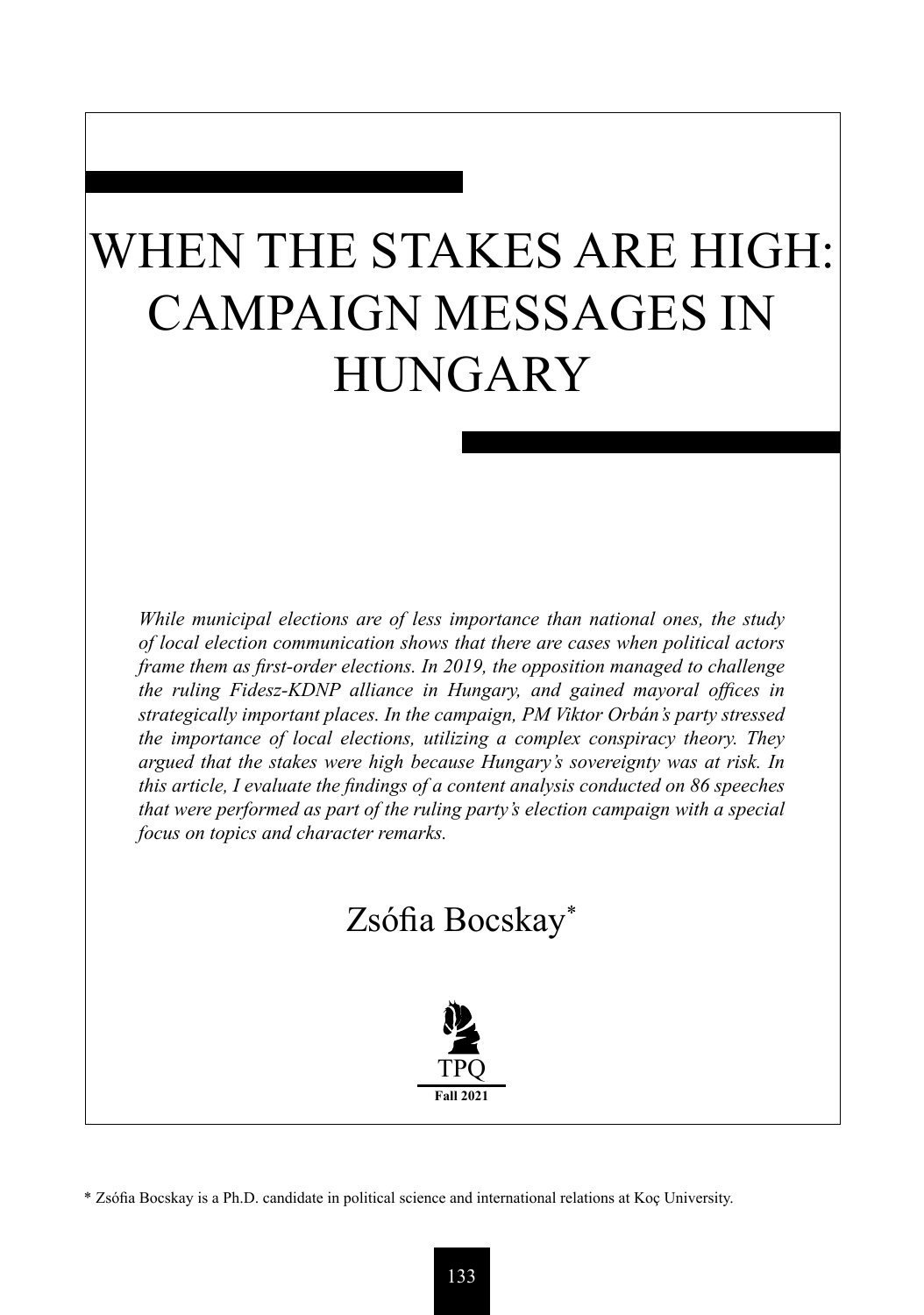### n the beginning of 2020, in the regional election campaign for Emilia Romagna in Italy, former Deputy Prime Minister Matteo Salvini made it clear that a lot was at stake. It was 'not a regional election' but 'a life choice.'<sup>1</sup> The Turkish municipal elections in 2019 were also It also the beginning of 2020, in the regional election campaign for Emilia<br>Romagna in Italy, former Deputy Prime Minister Matteo Salvini made<br>it clear that a lot was at stake. It was 'not a regional election' but<br>'a life

candidates, including President Erdoğan. One of the central themes of the ruling Justice and Development Party's election campaign was the survival of the state.2

It seems that much depends on how political actors frame elections. There is some evidence that politicans can alter voters' perception. For example, the more nationally politicized local elections are, the more attend to the electoral booths.<sup>3</sup> This prerequires that political actors perceive municipal elections as a contest with high stakes. The key factor may be the strategic importance of the district, such as its economic volume, or that it is a swing district that could be taken by political rivals. Nevertheless, we know several examples when political actors up the ante in second-order election campaigns.

This was no different at the Hungarian local elections of 2019. Although the elections definitely did not bring a landslide victory to the opposition, they served as a test for their cooperation. The opposition used some innovative strategies, localized campaigns and focused on mobilization, particularly in the capital.<sup>4</sup>

The 13 October 2019 elections brought success for the opposition in rural towns, and they won most of the mayoral elections for Budapest districts. Gergely Karácsony, the allied opposition's candidate became the mayor of the Hungarian capital, Budapest.

Despite staying dominant in municipal assemblies, the government's results were worse than expected. In short, the opposition managed to challenge Viktor Orbán's ruling party, the right-wing populist Fidesz-KDNP, that had also been in almost total control of mayoral offices and municipal assemblies since 2014.

There were reports about the ruling party seeking an explanation for defeat in the election campaign strategies,<sup>5</sup> and that Prime Minister Viktor Orbán was planning

<sup>1</sup> Rachel Donadio, "An Italian Flashmob Just Pushed Back Europe's Populist Tide," *The Atlantic,* 27 January 2020, https:// www.theatlantic.com/international/archive/2020/01/italy-election-emilia-romagna-matteo-salvini-sardines/605563/

<sup>2</sup> Ayşe Sayın, "İstanbul seçimi: Erdoğan neden sahaya indi, seçim yeniden gündeme gelir mi?," *BBC Türkçe,* 2 June 2019, https://www.bbc.com/turkce/haberler-turkiye-48700277

<sup>3</sup> Robert L. Morlan, "Municipal vs. National Election Voter Turnout: Europe and the United States," *Political Science Quarterly,* Vol. 99, No. 3 (Autumn, 1984), pp. 457-470.

<sup>4</sup> Péter Pető, "Felült a halott: lett ellenzék. Megszűnt a NER: a helyén egy brutálisan erős Fidesz van," *24.hu,* 14 October 2019, https://24.hu/belfold/2019/10/14/onkormanyzati-valasztas-ellenzek-gyozelem-fidesz/

<sup>5</sup> "Orbánnak rosszul esett a Tiborcz-adó, a választási verség miatt összeült Kubatov és Habony," *hvg.hu,* 14 November 2019, https://hvg.hu/itthon/20191114\_orban\_viktor\_tiborcz\_istvan\_ado\_kubatov\_gabor\_habony\_arpad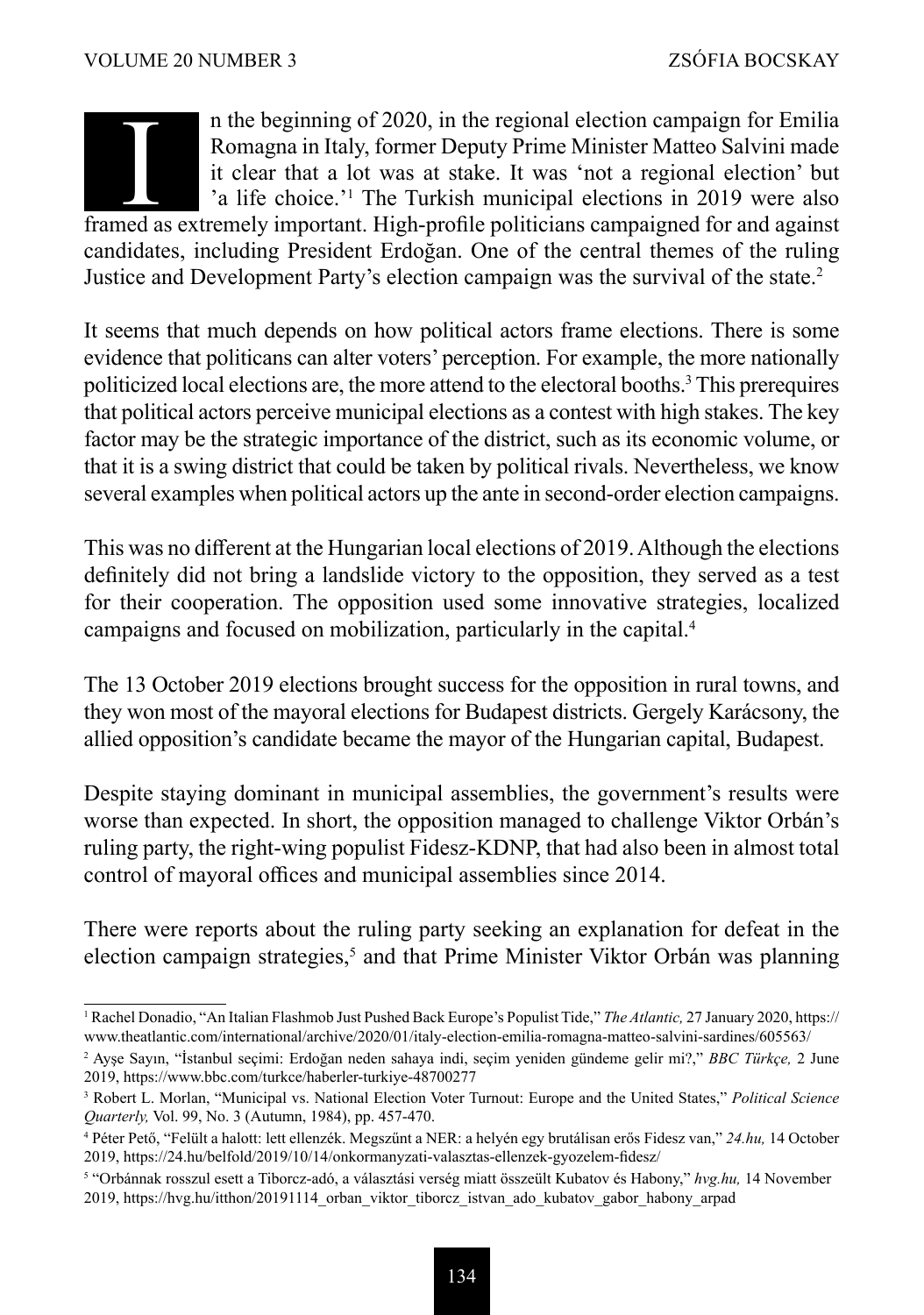several changes in personnel to undo mistakes for the 2022 national elections.<sup>6</sup>

*"The ruling party argued that the opposition wanted to win local elections to wage war against Viktor Orbán, so that cooperation with the central government would become impossible and mean the end of prosperity and development in the country."*

The prime minister's disappointment seems understandable due to the election campaign the Fidesz-KDNP alliance led. Their communication exhibited complete populism incorporating excluding, anti-elitist, and empty populistic elements.7

They argued that Fidesz-KDNP was the only political actor who could fully represent the people both at home and abroad, and who could protect them from external and internal threats. Intertwined with empty populism, their anti-elitism was directed against both local and global elites, including the European Union and George Soros. In addition, the dichotomy between them and 'leftist-liberals' or 'pro-migration leftists,' both in national and international politics, and the exclusion of immigrants were in the heart of the 2019 local election campaign. Thus, in terms of communication, this campaign was no different from those prior to national elections.

#### *Content Analysis of Election Speeches*

The government raised the stakes by leveling the importance of municipal elections up to that of national elections. To understand what made stakes high at an otherwise second-order election, I conducted a content analysis to identify issues of salience. It allows us to understand how the ruling right-wing populist party managed to intertwine levels of politics, based on which issues they launched attacks against other political actors, and how they used conspiracies to mobilize the electorate for the election that was marked 'the most important day of all times.'8

The analysis included 86 speeches published on the ruling party's website

<sup>6</sup> Dániel Bita and József Spirk, "Orbán elégedetlen, változásokat akar a Fideszben," *24.hu,* 23 December 2019, https://24. hu/belfold/2019/12/23/fidesz-valasztokeruleti-elnok-orban-viktor/

<sup>7</sup> Toril Aalberg and Claes H. de Vreese, "Introduction: Comprehending Populist Political Communication," pp. 3-11. In Toril Aalberg, Frank Esser, Carsten Reinemann, Jesper Strömbäck, and Claes H. de Vreese (eds.) *Populist Political Communication in Europe (*New York: Routledge, 2017).

<sup>8</sup> Speech of the mayor of Kecskemét at the annual Fidesz-KDNP congress, 29 September 2019, https://www.youtube. com/watch?v=Bj1y-A3KV80&ab\_channel=Fidesz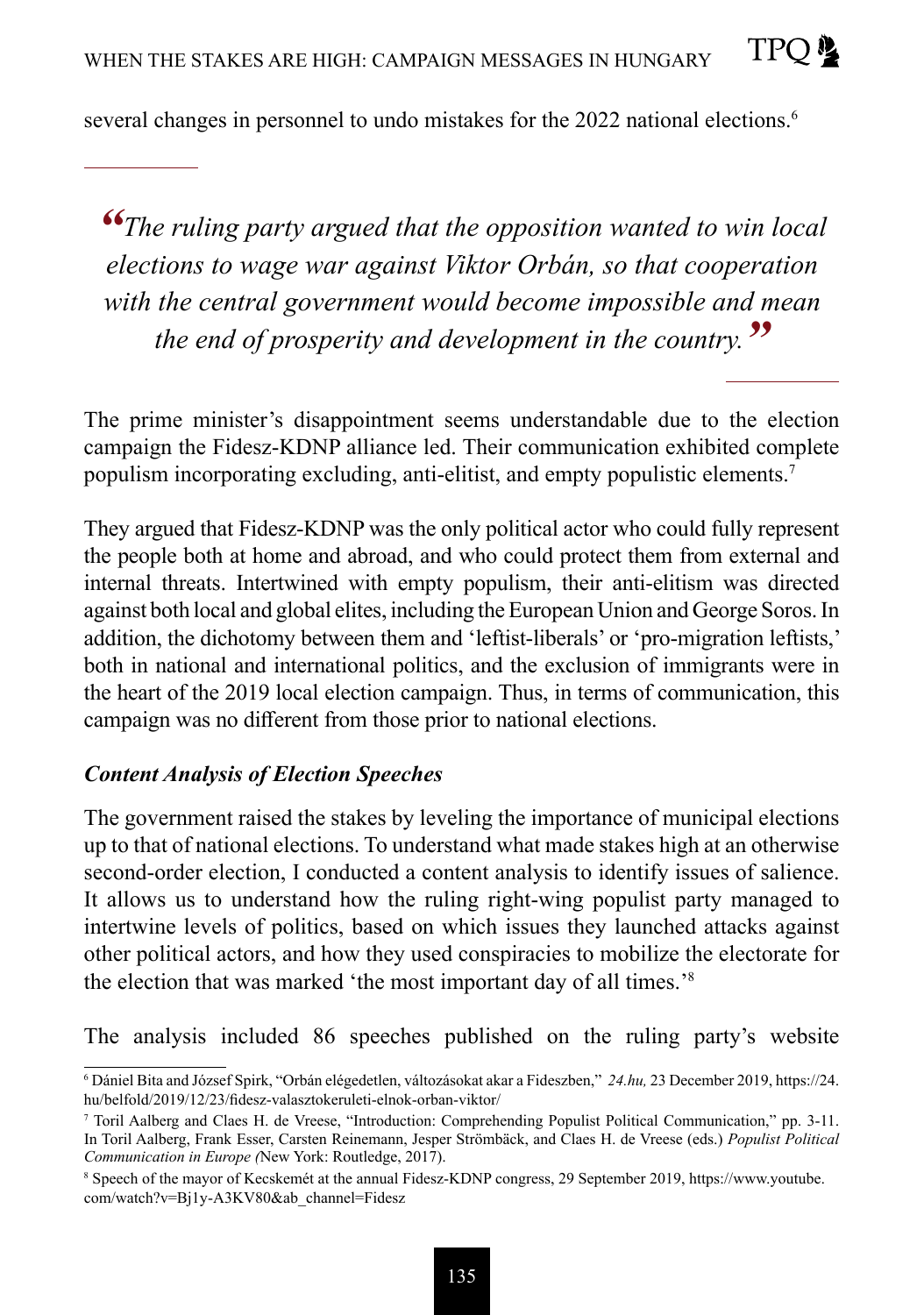during the 2019 local election campaign. These are mostly press briefings, but I included speeches at the annual party congress, too. Because of being conducted in strictly controlled environment, they represent well the ruling party's campaign organization, including the salience and timing of messages and the participants who communicated them to the public.

I split speeches into 2024 units based on distinctive themes and categorized them according to policy and character topics. Policy topics were located within seven domains; freedom and democracy, political system, economy, security, welfare and the quality of life, fabric of society, and social groups. I created these categories based on the coding scheme of the Manifesto Project,<sup>9</sup> which I modified according to the context.

I coded character remarks as well based on categories of functional analysis.10 Character remarks are references to political actors, regarding their personal characteristics, leadership or organizational skills, or their values and principles. They are non-policy remarks targeting a political actor or actors, including the speaker himself or herself, but rival actors as well.

Fidesz-KDNP politicians rarely mentioned their own candidates in their speeches. For instance, back then incumbent Budapest mayor, István Tarlós, who was running for office again, was named only 25 times. This stands in great contrast with mentions of his challenger, Gergely Karácsony. They said his name almost ten times more often, on 245 occasions in the election speeches.

Out of the 920 character references, almost 68 percent were made on leadership abilities. Personal characteristics constituted almost 27 percent, and references to values and ideology accounted for only about 6 percent. Most of the remarks were negative targeting rival political actors, especially Karácsony's leadership abilities and the opposition's organisational skills. The opposition was mocked several times, particularly by the campaign chief of Fidesz, for being unable to form local alliances. They were also associated with war and chaos and accused with taking local elections as a stepping-stone for national politics.

#### *Close Ties with the Government*

One of the most frequently addressed issues was centralization (81), the lack of local

<sup>9</sup> Manifesto Project Dataset Codebook, 2020, https://manifesto-project.wzb.eu/down/data/2020b/codebooks/codebook\_ MPDataset\_MPDS2020b.pdf

<sup>10</sup> William L. Benoit, John P. McHale, Glenn J. Hansen, P.M. Pier, John P. McGuire, John P., *Campaign 2000:* 

*A Functional Analysis of Presidential Campaign Discourse* (Oxford: Rowman and Littlefield Publishers.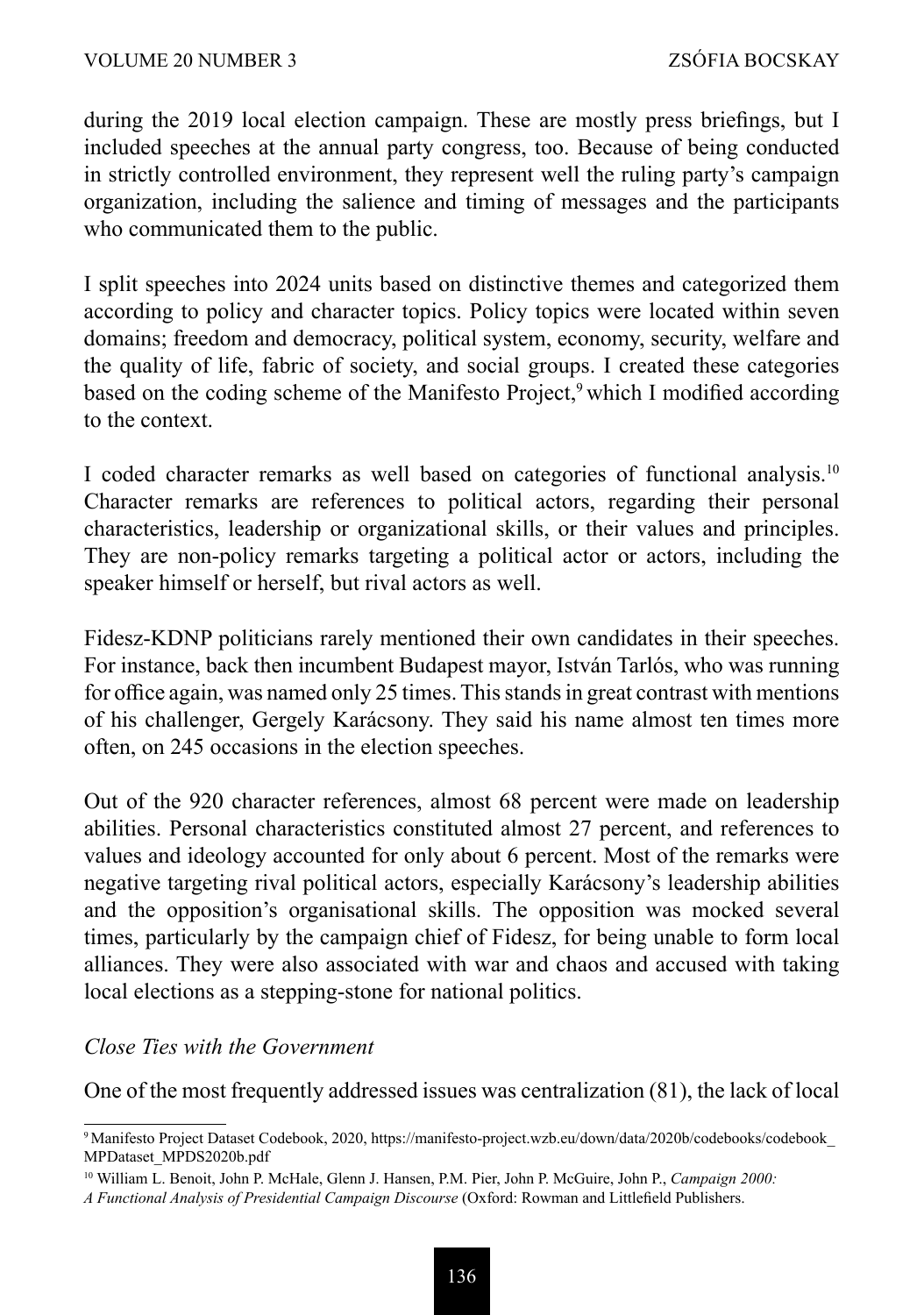**TPO** 

*"The central message of the ruling party was that the 2019 local elections were of crucial importance. 'There was a lot at stake' because the country's sovereignty was under attack. Defending against such attacks would only be possible if voters chose Fidesz-KDNP candidates in local elections."*

The ruling party argued that the opposition wanted to win local elections to wage war against Viktor Orbán, so that cooperation with the central government would become impossible and mean the end of prosperity and development in the country. Conversely, their rural and Budapest district mayors praised the government for its financial support.

It is of great importance that just some days before the elections, several rural mayors spoke at the annual party congress. The mayor of the south-eastern town Makó, for instance, argued that 'humble cooperation with the government was essential for substantive growth,' a strategy she had been applying instead of waging 'partisan wars.'<sup>11</sup>

In addition, a number of campaign speeches were delivered in various Budapest districts, at opening ceremonies of roads. Local mayors gave joint press briefings with the ministerial commissioner for road constructions. They argued that developments could not have become true without the care and support of the government. They referred to the development of infrastructure 42 times, and these references were clustered with the ones on centralization.

## *Scandals and the 'Unfit Campaign'*

The most crowded sub-category of the analysis was the wasteful and inefficient use of resources by local governments. Members of Fidesz-KDNP spoke about wasteful management 131 times. This topic usually recurred in the context of the so-called parking system scandal (42).

<sup>&</sup>lt;sup>11</sup> Speech delivered by the mayor of Makó at the annual Fidesz-KDNP congress, 29 September 2019, https://www. youtube.com/watch?v=T3r3rvHASgo&ab\_channel=Fidesz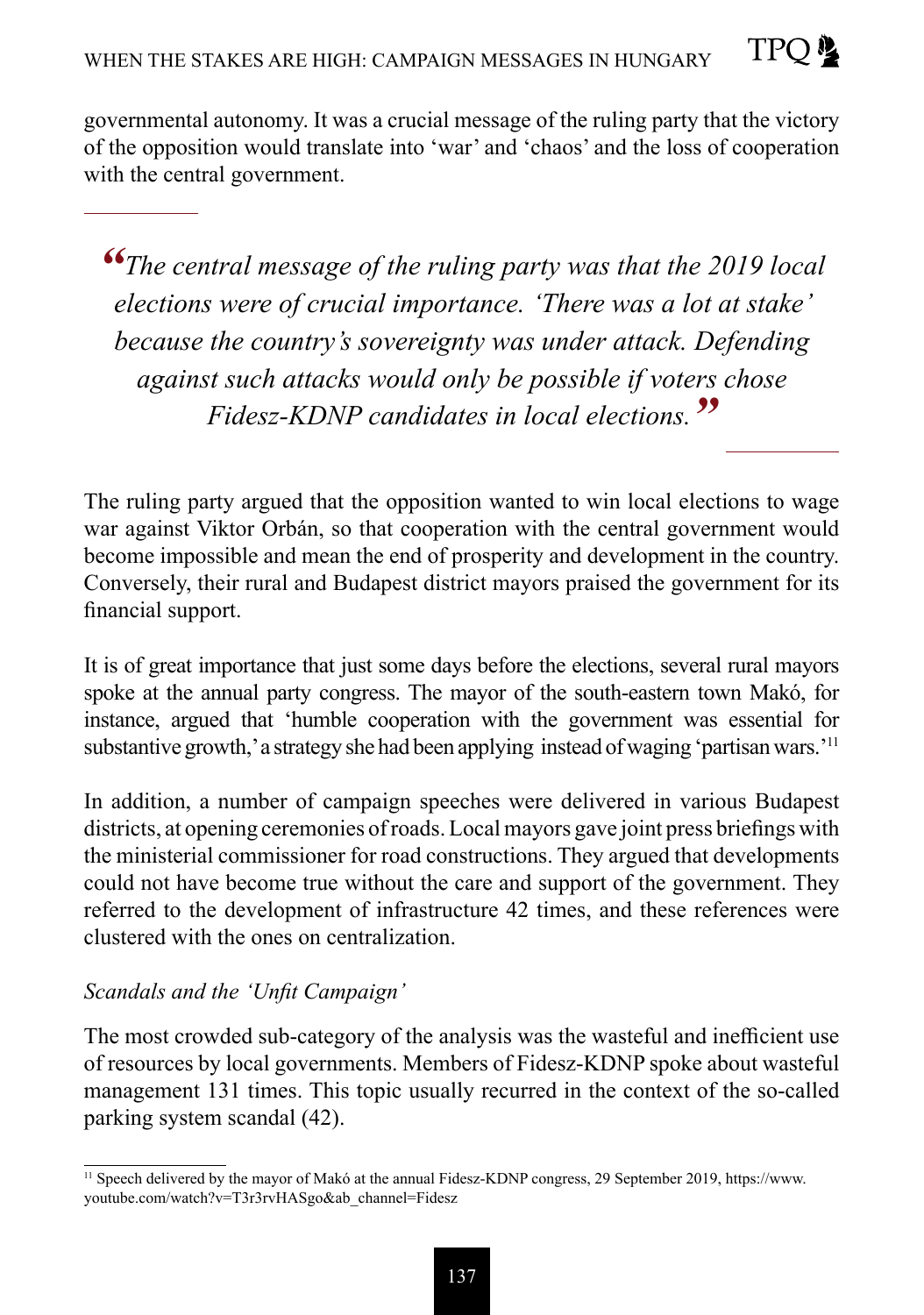The scene of the scandal was Zugló, a district in the capital led by Gergely Karácsony, opposition candidate for Budapest mayor. Several reports emerged on massive corruption behind the inefficient finances of the parking system, which involved both opposition and government parties in the municipality.

While Karácsony argued that parties in the municipal assembly had forced him to turn a blind eye on corruption, the ruling party framed the issue as the 'inefficiency of the parking system', which was the result of Karácsony's 'unfitness' for office. Most of these arguments came from politicians from the same municipality, emphasizing Karácsony's poor leadership skills that led the district into bankruptcy. They linked it to the issue of transparency, which they referred to 73 times. Accordingly, Karácsony, 'the champion of transparency' entered into suspicious contracts regarding the parking system. They further linked this to the opposition candidate's integrity, challenging his trustworthiness.

In fact, one of the central themes of the campaign was Gergely Karácsony's unfitness for office. According to a report, pro-government media characterized him as unfit about 500 times in only 30 days.12 In accordance with this, the ruling party used the word 'unfit' and its variants 95 times in their election speeches. For example, the chief of local election campaign explained repeatedly that Karácsony was even unfit for his own name, that is why fellow partisans were nicknaming him.

However, the government party strictly avoided framing the parking system issue as a corruption scandal and stressed not the parties' but Karácsony's connection to it. This issue provided means to indirectly defend themselves against potential corruption allegations. They argued that Karácsony violated the freedom of information despite the repeated appeal of municipal Fidesz-KDNP politicians to publicize information regarding contracts.

Nevertheless, the ruling party attempted to create a corruption issue on another occasion. In total, they mentioned political corruption 48 times. This was mostly in connection with a minor conspiracy, in which the opposition was accused of copying voters' data from ballot papers to create a list of their support base in a Budapest district. However, they dropped the subject after two speeches. Overall, their attempt to frame the issue as corruption seems to have failed.

At the end of September, an allegedly manipulated record of Gergely Karácsony was leaked. In the voice record, he was speaking about inter-party corruption in his district, which he had turned a blind eye on. More importantly, he claimed that

<sup>12</sup> Rita Pálfi, Gyula Csák, and Ádám Magyar, "500-szor is alkalmatlan, avagy kormánymédia a kampányban," *Euronews,* 

<sup>11</sup> November 2019, https://hu.euronews.com/2019/11/11/elemzes-a-media-minta-hatalom-eszkoze-magyarorszagon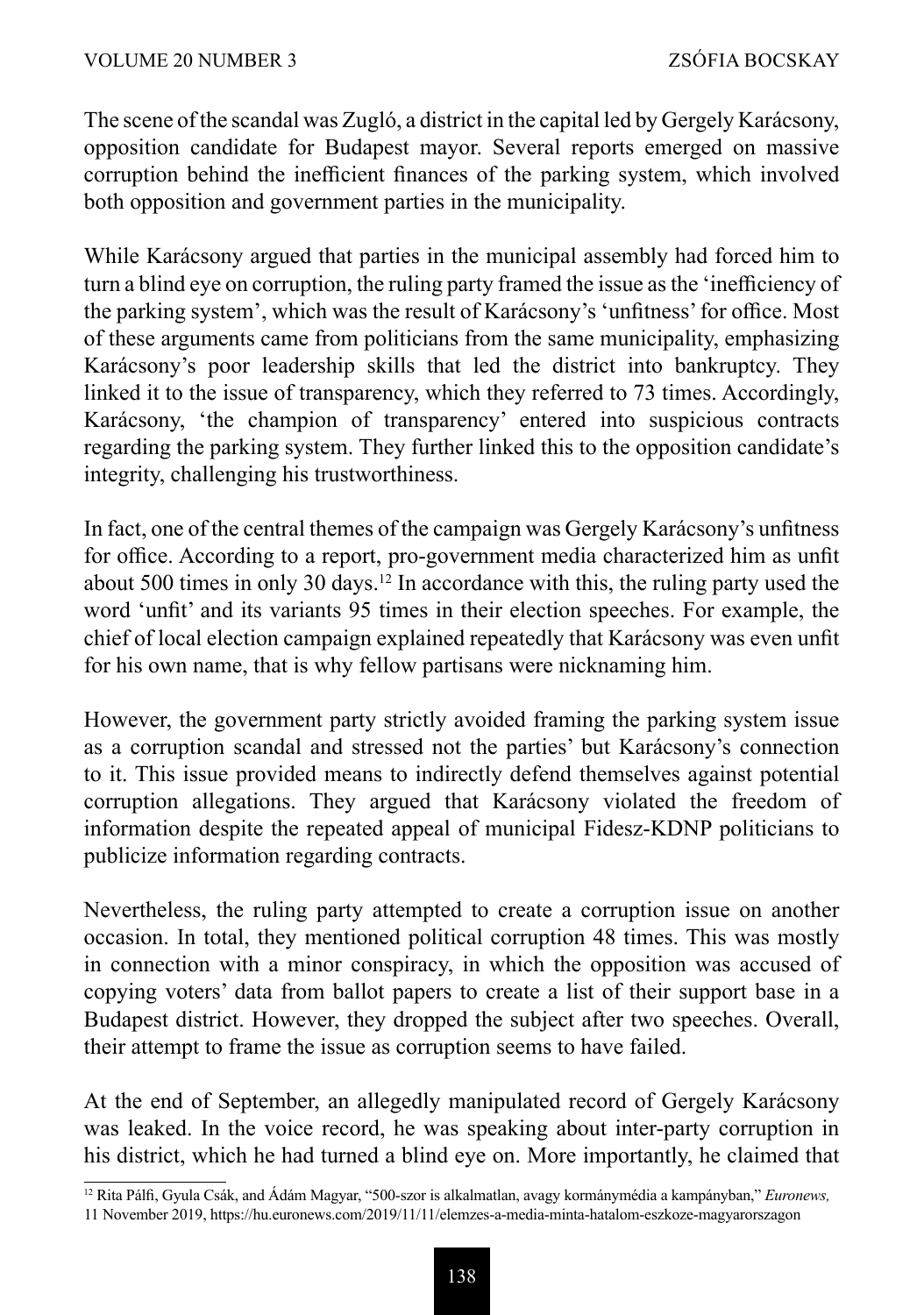he and his family had been threatened by one of his political allies. This was the socialist Csaba Tóth, whose name had come up in a number of corruption allegations and an investigation about the disappearance of another politician in 2016. Though the record emerged close to the end of the campaign, the ruling party addressed it in three speeches, and only in one, they discussed it explicitly.

TPO &

### *Materialistic Issues*

Fidesz-KDNP partisans mentioned prosperity 39 times and poverty 9 times in their speeches. They discussed them in an abstract manner, often contrasting their candidates with those of the opposition. Moreover, they managed to dichotomize themselves and the previous left-wing governments. The image they were trying to create was that while the opposition was interested in 'chaos,' 'destruction,' and 'war,' the ruling party was on the 'side of building, growth, and development.' The government party appealed to labor groups 30 times in these election speeches, claiming the successful rise of employment rate imputed to the government's communal work program.

Unlike the opposition, Fidesz-KDNP did not address social inequalities and very rarely discussed post-materialistic programs, such as environmental issues (2), green areas  $(10)$ , culture  $(4)$ , sport  $(3)$ , or education  $(4)$ . They did not propose any policies regarding climate change, development of green areas, or concrete plans regarding urban development.

#### *The Grand Soros Plan: Conspiracies and the Struggle for Survival*

Among the most frequent ones were remarks on security, particularly on sovereignty and survival. This category contains issues that undermine the self-determination of the state, and threats from other political actors that can potentially compromise the unity of the nation, territorial integrity, and autonomous decision-making with special regard to security policy. This category occurred 103 times in the speeches, mostly clustered with remarks on immigration (95), and even terrorism (14). In total, security was discussed 136 times, which makes it the most popular topic domain in the election campaign speeches of the Hungarian ruling party. The topic of immigration was carefully blended with terrorism and sovereignty, which always appeared as parts of an overarching conspiracy theory.

The central message of the ruling party was that the 2019 local elections were of crucial importance. 'There was a lot at stake' because the country's sovereignty was under attack. Defending against such attacks would only be possible if voters chose Fidesz-KDNP candidates in local elections. Particularly, the opposition had to be prevented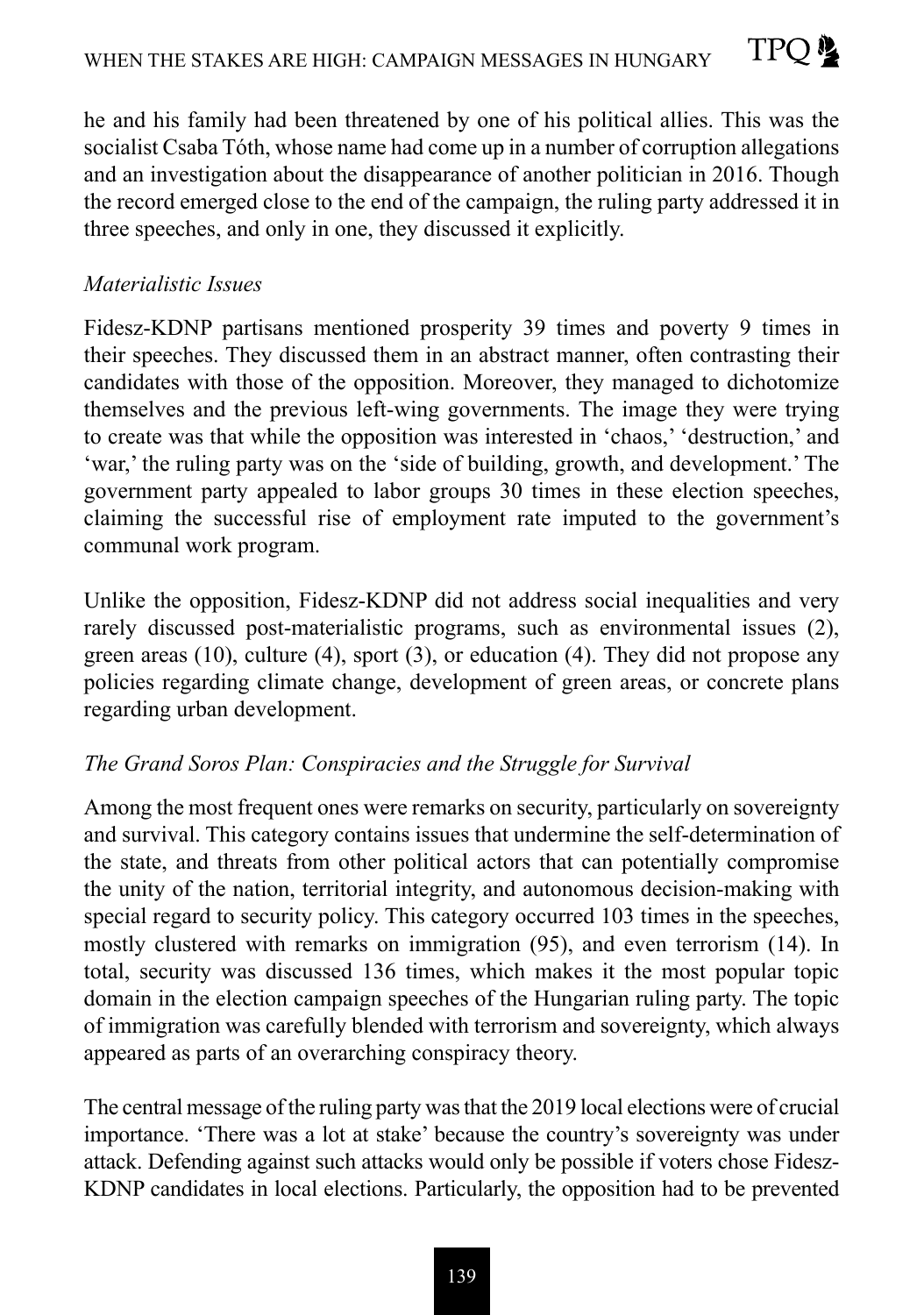from taking any mayoral offices. As a means of mobilisation, the government used a number of conspiracies. These conspiracies were accumulated into an overarching conspiracy forecasting a gloomy future for the country under opposition rule.

How was the overarching conspiracy theory built up? One of the central elements of the conspiracy theory was the opposition's alleged intention to demolish the border fence that the Fidesz-KDNP government had built against the influx of migrants. Once in power, the opposition would demolish the fence as it served European interests. In fact, the EU had been already impeached by the 'pro-immigration left' attempting to extend its influence on Hungary. They would do so through opposition mayors.

Several government MPs argued that the opposition, in secret or openly, was led by former socialist PM Ferenc Gyurcsány, who also controlled the opposition's Budapest mayor candidate. Gyurcsány's name appeared 56 times in these speeches, while they referred to his wife, opposition politician and Vice President of the European Parliament, Klára Dobrev, 11 times as Mrs. Gyurcsány. As Orbán put it, there were now 'two Gyurcsánys instead of one.'

They argued that Gyurcsány and Dobrev kept the Hungarian opposition under control serving EU interests. Moreover, the former prime minister's name was a two-edged sword, a permanent reminder of an era of unemployment, hopelessness, and poverty, contrasted to the days of prosperity that started with the Fidesz-KDNP government's election in 2010.

Dobrev's person was to bridge the European left and the Hungarian opposition in the government's discourse. They accused her of lobbying in the EU for reducing Hungary's financial support for border protection. Moreover, she and the opposition attempted to curtail Hungary's sovereignty in favor of the EU by depriving it from the right to determine its security policy. The alleged reason behind it was that the EU wanted Hungary to comply with migrant quotas and settle immigrants in its territory.

This part of the conspiracy was communicated by high-profile MPs and MEP Tamás Deutsch. They argued that the EU would promote opposition mayors in local elections to compel Hungary into compliance, as it has done around Europe.

The same politicians linked this issue to another conspiracy, the Soros network and its pro-immigration activity. First, George Soros had been manipulating the EU to finance his 'pseudo-NGOs' to foster illegal immigration. Second, Soros keeps the Vice President of the European Commission, Frans Timmermans under control. MEP Deutsch argued that the Soros had given orders to the commissioner to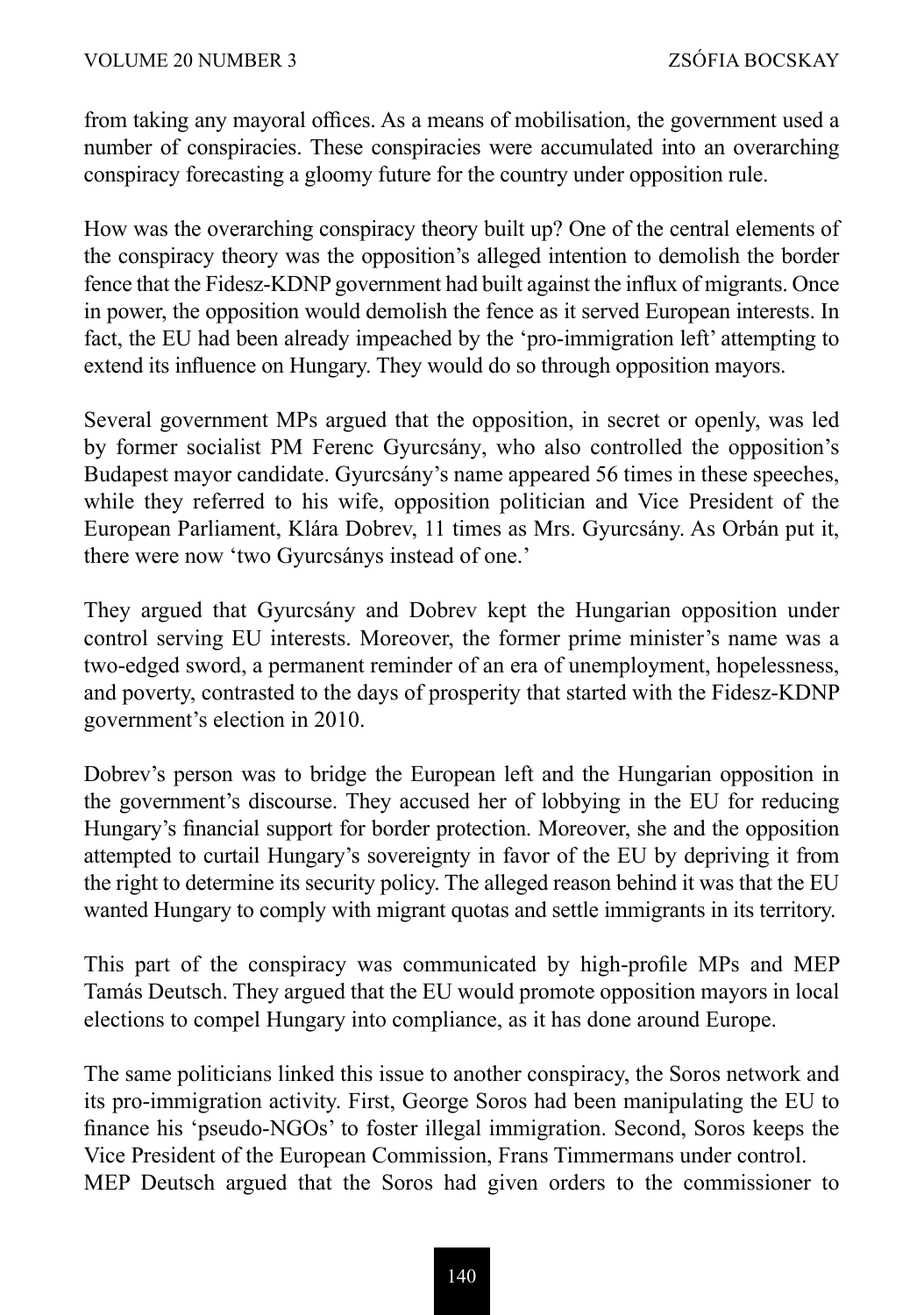seek out members of the Hungarian opposition. Nothing proved this better than the opposition's candidate, Gergely Karácsony's and Timmermans's meeting in Brussels just before the elections. It was clear that 'Timmermans, George Soros's man wanted pro-immigration mayors to settle migrants in other European cities, and he plans to do the same in Hungary.' This meant that Timmermans was 'not Commissioner for the Netherlands in the European Union but commissioner for George Soros in the European Commission'.<sup>13</sup>

In addition, the same politicians argued that Soros and his men threatened states with cutting EU funds in case of non-compliance in terms of the immigration quota. Moreover, they wanted to delegate the supervision of EU funds to local governments (i.e., opposition mayors).

An interesting detail was that George Soros's name, including expressions such as 'Soros Plan,' 'human traffickers and Soros's pseudo-civilians,' 'hostile pseudo-civil Soros organizations,' and 'Soros network' appeared 23 times in these speeches, while, for instance, the government's candidate for Budapest mayor occurred 25 times.

### *'Christian Democracy in Practice'*

But the victimization of Hungary did not end here. The EU elite was hostile to the Hungarian government, consequently, to the Hungarian people for another reason. That is their unreceptiveness to the Hungarian state model and national way of life, as PM Viktor Orbán explained in his speech at the annual party congress some days before the elections. Orbán did not participate in the campaign but addressed local elections in his speech at the congress. It was a credo of his and his party's actions, and an explicit, detailed statement on the conspiracies against Hungary.

Why had the EU been waging war against Hungary? Because after the 'first regime change' in 1989, the prime minister and his party made a second one in 2010. The second regime change was the abolishment of liberal democracy, and the implementation of Christian democracy into practice in 2010. Christian democracy is the state model in which Christian freedom is realised. Christian freedom is a tangible concept incorporating patriotism, protection of borders and Christian culture, protection of children, marriage, and family, orderliness, security, and the unification of the nation. It means opposing multiculturalism, immigration, samesex marriage, etc. simultaneously. The EU could not tolerate the country's diversion from its values. Thus, it conspired with the opposition at home and abroad against the Hungarian government.

<sup>&</sup>lt;sup>13</sup> MEP Tamás Deutsch speech 4 October 2019, https://www.youtube.com/watch?v=YIASejN9HrI&ab\_channel=Fidesz